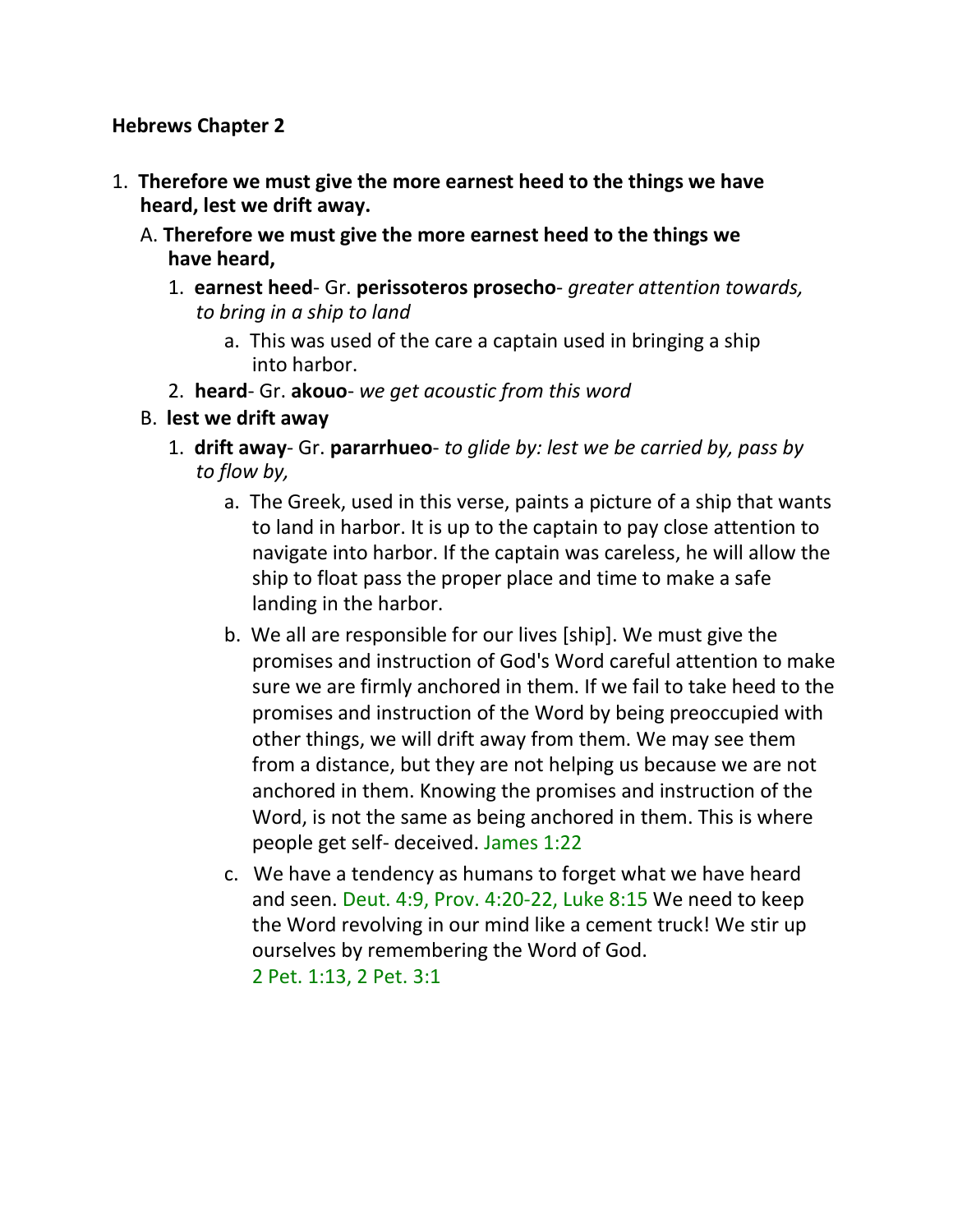- 2. **For if the word spoken through angels proved steadfast, and every transgression and disobedience received a just reward,** A. **For if the word spoken through angels proved steadfast,**
	- 1. **word** Gr. **logos**
	- 2. **angels-** Gr. **aggelos** *messengers*
		- a. Angels were involved in the giving of the law. Psa. 68:17; Act 7:53; Gal 3:19 Angels are servants and the law deals with servants, not sons. In grace we deal with the Son, Jesus Christ, because we are sons.
		- b. The veil in the temple represented God's law that separated Him from people. In the veil were sown images of angels. Ex. 26:31
	- 3. **proved steadfast** Gr. **bebaios-** *stable, fast, firm*

#### B. **and every transgression and disobedience received a just reward**

- 1. **Every** This is a key word in relation to the law. You were not graded on a curve. Every transgression and disobedience were judged and condemned. This meant that you needed a sacrifice, or you had to die for your sin.
- 2. **transgression** Gr. **parabasis** *a going over;*
	- a. The law was given to create transgressions, that sins might take on the character of transgressions, and thereby the consciousness of sin be intensified and the desire for redemption be aroused.
- 3. **disobedience** Gr. **parakoe** *to hear amiss, disobey*
- 4. **just reward** Gr. **misthapodosia** *payment of wages due, recompense*
- 3. **how shall we escape if we neglect so great a salvation, which at the first began to be spoken by the Lord, and was confirmed to us by those who heard** *Him,*
	- A. **how shall we escape if we neglect so great a salvation**,
		- 1. **escape** Gr. **ekpheugo** *to flee out of, flee away; to seek safety in flight; to escape*
			- a. This verse is connected with the last one. If the neglect of the word of angels brought condemnation and punishment, how shall we escape if we neglect so great a salvation?
			- b. Universalists claim that all people are reconciled to God and will be saved. They say there is no hell or punishment for anyone. If that is the case this verse makes no sense! Why would you seek to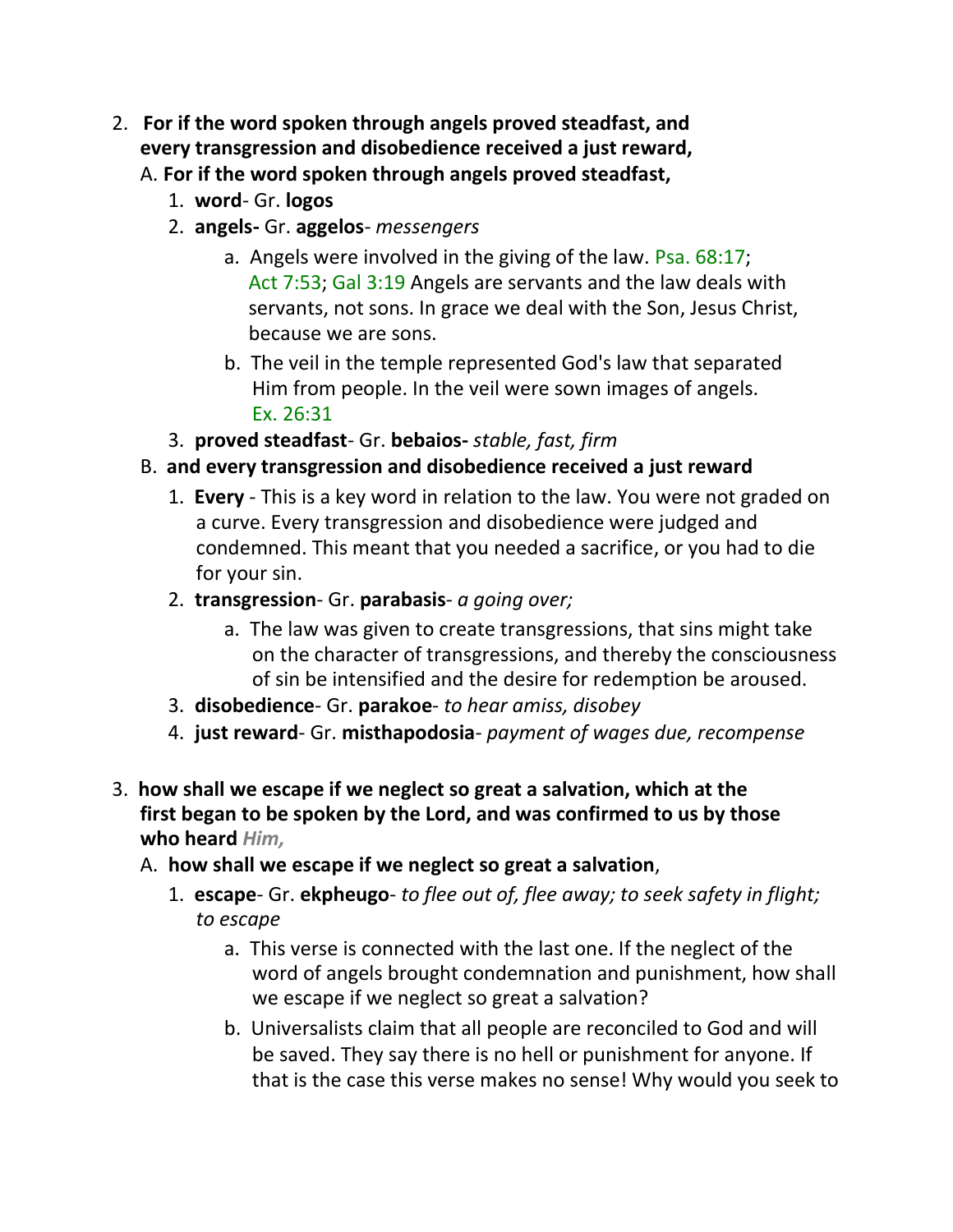flee away from or seek safety if there was no danger present for neglecting so great a salvation?

- c. How do you neglect so great a salvation? It is by refusing to believe and receive this salvation. Universalists claim that faith is not necessary for salvation and reconciliation with God. This is heresy. How do you neglect so great a salvation? It is by thinking you can stand on your own works and merits and not those of Christ.
- d. The book of Hebrews was written to Jews who had come out of the law and received Christ as Messiah. However, they were being persecuted and the hope of the Messiah's return had not been realized. They were being tempted to reject Christ as a false Messiah and to return to the law. This would mean they would no longer trust Christ for their righteousness, but trust in their own works to make them righteous. The writer of Hebrews who I believe to be Paul, was writing them to warn them of such a disastrous decision.
- e. The gravest warnings given to Christians in the New Testament were not towards those struggling with sin but were towards those who were on the verge of rejecting Christ to trust in the law and their own works- *The books of Galatians and Hebrews.*
- 2. **neglect** Gr. **ameleo** lit. *not to care about- to be careless of, to neglect*
	- a. There are multitudes today that simply do not care about salvation. They busy themselves with worldly cares, thoughts, aspirations, and pursuits, not giving conscious thought of salvation or their need for it. If they would cease in all their business for a moment their heart would soon convict them of their sin and make the sense of their impending doom cause for concern. Unfortunately, they do not.
- 3. **so great** Gr. **telikoutos** *of so great a size, in bulk such and so great*
- 4. **salvation** Gr. **soteria** *deliverance, preservation, safety, salvation; deliverance from the molestation of enemies*
- B. **which at the first began to be spoken by the Lord,**
	- 1. **first began**
		- a. Jesus was the first to proclaim the good news of the gospel. Matt. 4:17, Mark 1:15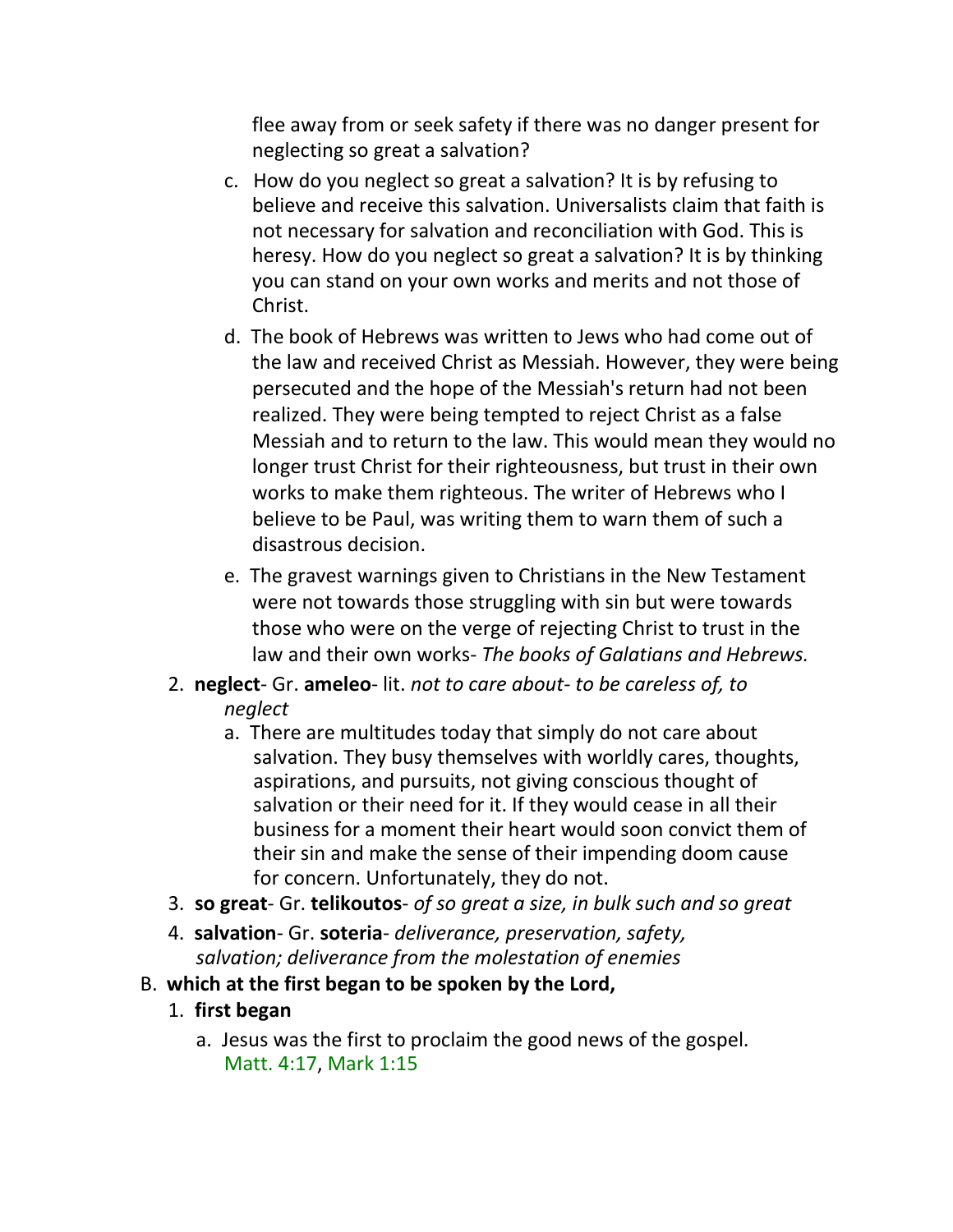- 2. **by the Lord**
	- a. A title of Deity
- C. **and was confirmed by those who heard Him**
	- 1. **confirmed** Gr. **bebaioo** *to establish, make firm, confirm*
	- 2. **by those who heard Him**
		- a. His disciples
- 4. **God also bearing witness both with signs and wonders, with various miracles, and gifts of the Holy Spirit, according to His own will?**
	- A. **God also bearing witness both with signs and wonders,**
		- 1. **bearing witness** Gr. **sunepimartureo** *at attest together with; to join in bearing witness, to unite in adding testimony*
		- 2. **signs** Gr. **semeion** *a sign, mark, token; that by which a person or a thing is distinguished from others and is known; a sign, prodigy, portent, i.e. an unusual occurrence, transcending the common course of nature; of signs portending remarkable events soon to happen.*
		- 3. **wonders** Gr. **teras** *"something strange," causing the beholder to marvel*
			- a. Signs point to a destination or purpose. You see a sign to show you that something else is coming ahead. Wonders are to catch your attention, such as the burning bush caught Moses' attention in the Old Testament.
			- b. God confirms the Word and works with the Word with signs and wonders. Mark 16:20
	- B. **with various miracles,**
		- 1. **miracles** Gr. **dunamis** *works of power*
	- C. **and gifts of the Holy Spirit,**
		- 1. **gifts**  Gr. *distribution (of various kinds)*
		- 2. **of the Holy Spirit**
			- a. The manifestations listed in 1 Cor. 12
	- D. **according to His own will**
		- 1. The gifts of the Spirit are given as the Spirit wills. 1 Cor. 12:11
- 5. **For He has not put the world to come, of which we speak, in subjection to angels.**
	- A. **For He has not put the world to come,**
		- 1. **world** Gr. **oikoumene** *the inhabited earth*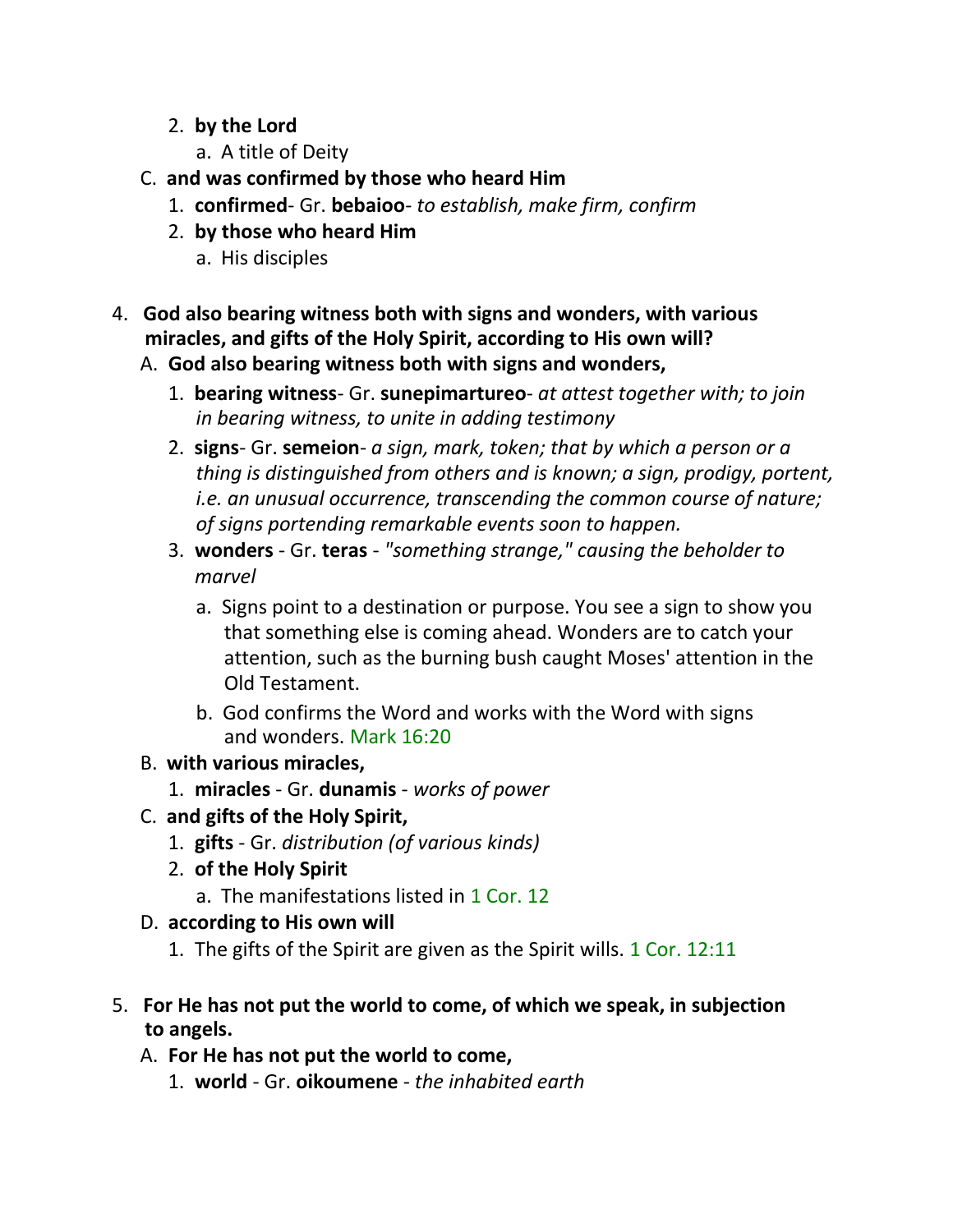- 2. **to come** Gr. *to be about*
	- a. This refers to the Millennium and the time beyond. Heb 6:5; 2Pe 3:13
- B. **of which we speak,**
- C. **in subjection to angels**
	- 1. **subjection** Gr. **hupotasso** *to arrange under, to subordinate; to subject, put in subjection*
	- 2. **to angels**
		- a. Christ and His bride will rule and reign over the world to come. We are kings and priests unto our God. Rev. 5:10 We judge among the angels. 1 Cor. 6:3
- 6. **But one testified in a certain place, saying: "WHAT IS MAN THAT YOU ARE MINDFUL OF HIM, OR THE SON OF MAN THAT YOU TAKE CARE OF HIM?**

## A. **But one testified in a certain place,**

- 1. This phrase does not imply that the writer was ignorant of who spoke this and where it was found. Paul was very learned in the Old Testament scriptures. Paul knew that this was David speaking in Psalms 8. He also knew that those to whom he was writing knew who and where it was because they were Jews, taught in the OT scriptures. There was no need to give specific citation.
- B. **saying: "what is man that you are mindful of him, or the son of man that you take care of him?**
	- 1. **man -** Gr. **anthropos**
	- 2. **mindful -** Gr. **mimnesko** *to be recalled to mind, to be remembered, had in remembrance*
		- a. God remembered Noah in the Ark. Gen. 8:1 Noah represented mankind. God remembered man in the Ark.
	- 3. **son of man** Gr. **huios anthropos**
		- 1. This was a term Jesus used of Himself often.
	- 4. **take care of** Gr. **episkeptomai** *to look upon or after, to inspect, examine with the eyes to look upon in order to help or to benefit; to look after, have care for, provide for*
		- 1. This Greek word was used in the gospels for Jesus' incarnation and visiting His people.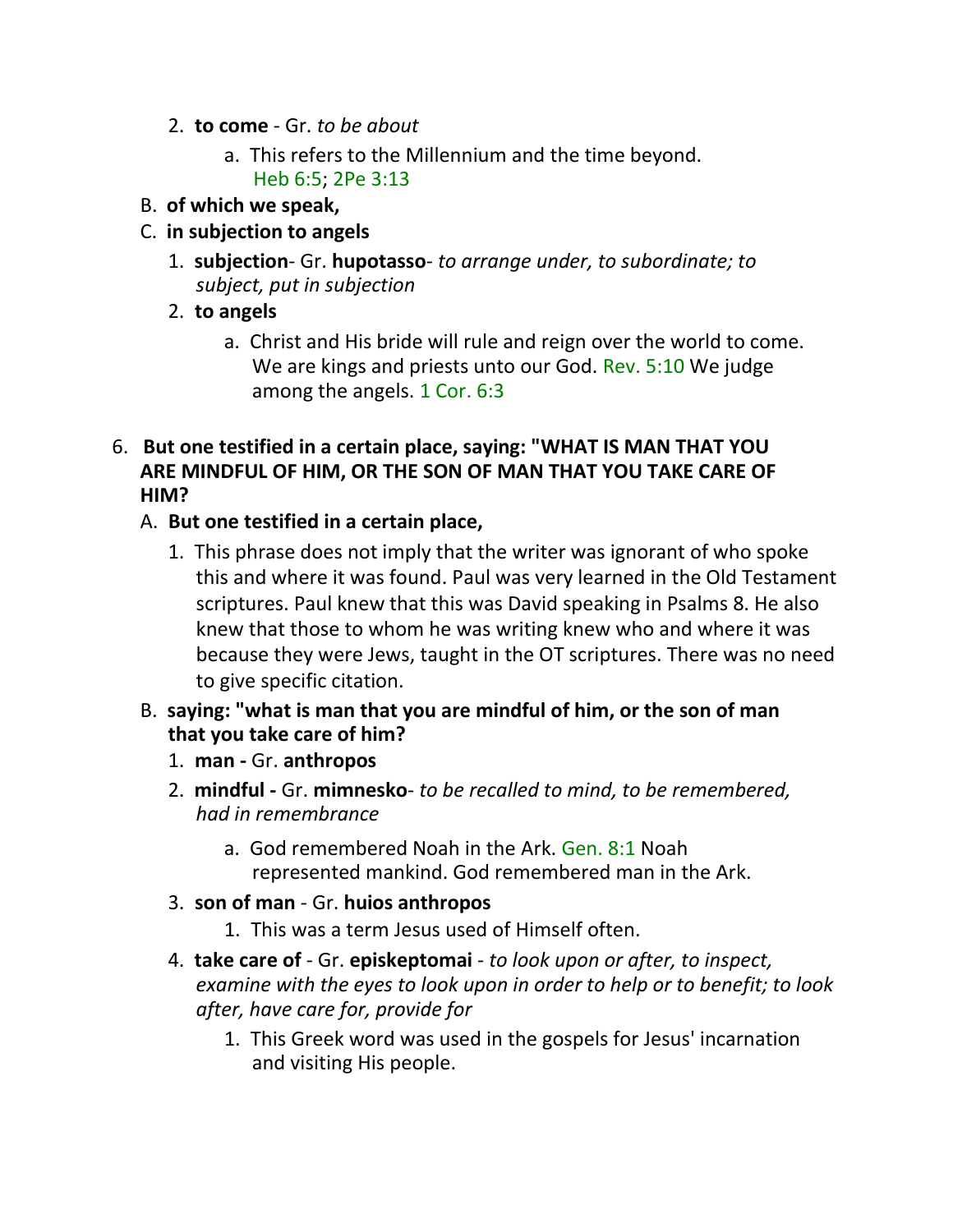- a. God goes from remembering man, to visiting the Son of Man. Jesus is the Son of Man. God through Christ visited us in order to help us, benefit us, and provide for us in every way.
- 7. **YOU HAVE MADE HIM A LITTLE LOWER THAN THE ANGELS; YOU HAVE CROWNED HIM WITH GLORY AND HONOR, AND SET HIM OVER THE WORKS OF YOUR HANDS.**
	- A. **You have made him a little lower than the angels;**
		- 1. The Hebrew from which this quote arises, has "little lower than Elohim-God"
	- B. **you have crowned him with glory and honor,**
		- 1. The first and last Adam both have been crowned with glory and honor. The first Adam lost this, but the last Adam has it forever and shares it with those sons called unto glory.
	- C. **and set him over the works of your hands**
		- 1. All the works of God the Father's hands have been put under Jesus and His bride the church.
- 8. **YOU HAVE PUT ALL THINGS IN SUBJECTION UNDER HIS FEET." For in that He put all in subjection under him, He left nothing** *that is* **not put under him. But now we do not yet see all things put under him.**
	- A. **You have put all things in subjection under His feet.**
		- 1. **put all things**
			- a. What does this not include?
			- b. What does this include? Everything you are going through and that is coming against you!

#### 2. **under His feet**

a. His feet are part of His body. The church is His body. You are His body! That means that all things have been put under you as well! What things? Everything you are going through and that is coming against you!

## B. **for in that He put all in subjection under Him,**

## 1. **put all**

a. The second time it is said.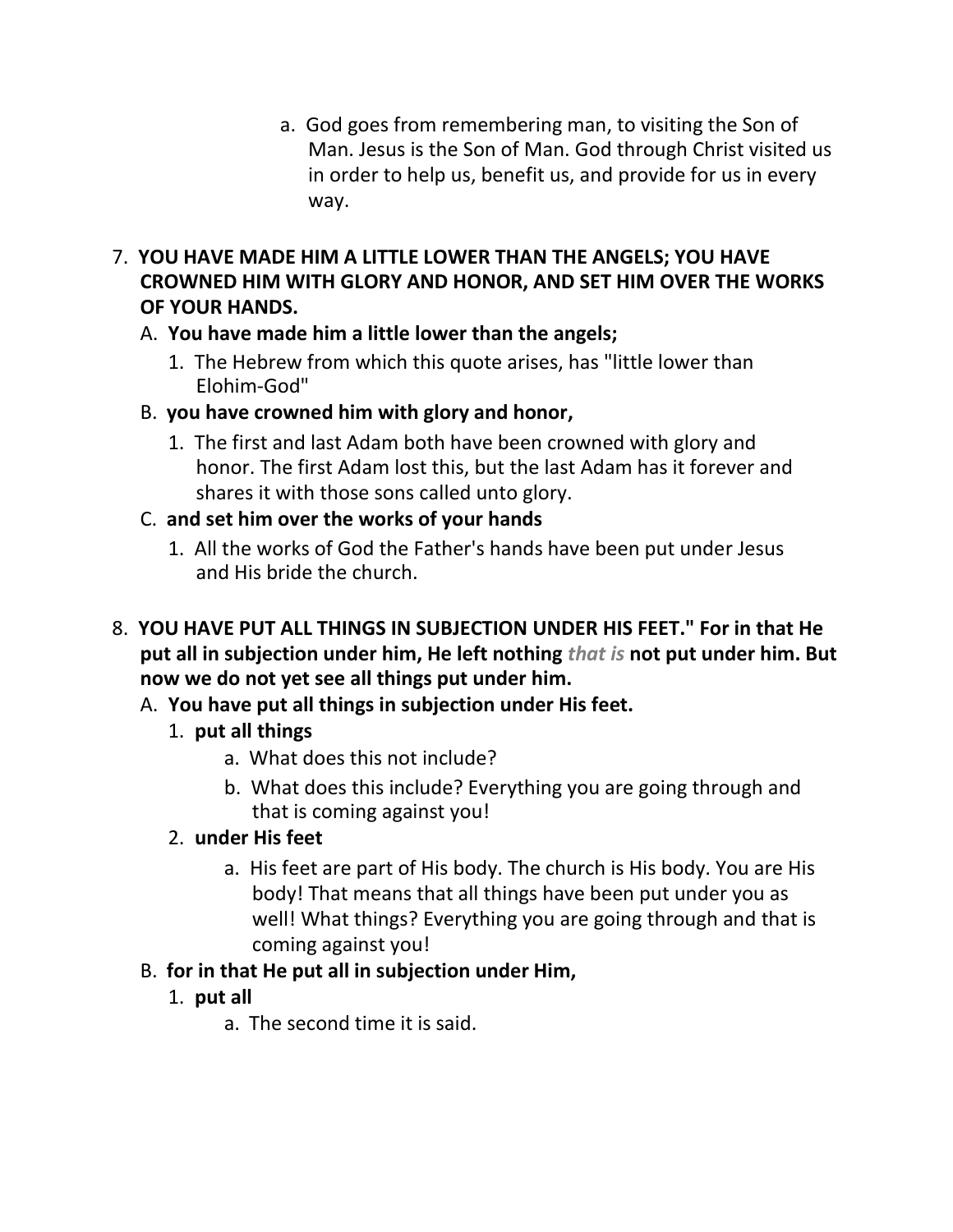- 2. **subjection under-** Gr. **hupotasso** *to arrange under*
	- a. All things are under His authority. We have been given the name of Jesus and His authority, so all things must come under us when we properly exercise that authority.
- C. **He left nothing that is not put under Him.**

# 1. **left nothing**

- a. The third time it is said. I think God is trying to drive the point home!
- 2. **put under Him**
	- a. And you!
- D. **But now we do not yet see all things put under Him.**
	- 1. **see** Gr. **horao** *physically see*
		- a. This is the problem with overcoming the things that are coming against us. We do not see anything under Jesus' authority in the natural. We do not see anything under our authority in the natural. We must understand and believe it is so according to the Word and act accordingly.
		- b. This is called living by faith! We cannot be carnal and live by faith at the same time.
		- c. When we see our authority by faith and exercise it by faith, then we will see things come under Jesus and under us!
		- d. When Jesus returns to the earth, everyone will see all things under Him. We can see things come under Him now, by faith, and the use of His authority.
- 9. **But we see Jesus, who was made a little lower than the angels, for the suffering of death crowned with glory and honor, that He, by the grace of God, might taste death for everyone.**
	- A. **But we see Jesus,**
		- 1. **see Jesus**
	- B. **who was made a little lower than the angels,**
		- 1. **made** Gr. **elattoo** *to make less or inferior: in dignity; to decrease in authority*
			- a. He was made so on the cross. In His birth, He was higher than the angels. He was worshipped during His earthly ministry. No angel could be or would accept worship. It was on the cross when, He became sin, that He was made lower [*decreased in dignity*] than the angels.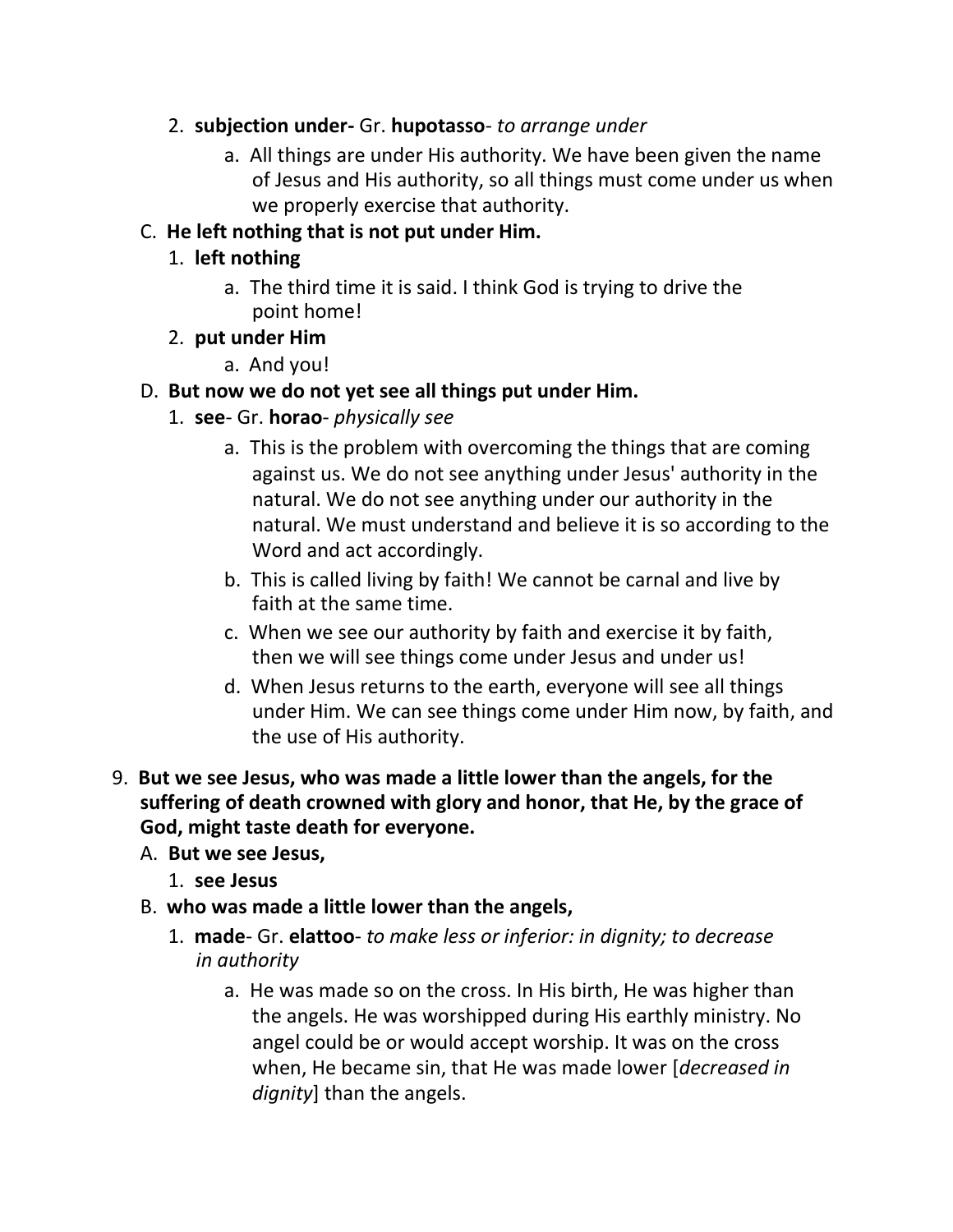## C. **for the suffering of death crowned with glory and honor,**

# 1. **suffering of death**

a. Jesus was made less in dignity than the angels on the crossthe suffering of death.

## 2. **crowned with glory and honor**

- a. this was in resurrection- The God/Man was raised to sit at the right hand of God the Father and given the name above every other name.
- b. We were raised up with Him and are also crowned with glory and honor.

# D. **That He by the grace of God,**

1. **grace of God**- It was by the grace of God that Jesus died for us. We did not deserve it or earn this. It was freely done by our Savior. It was the only means in which our sins could be taken care of and we live through it! It was the only means that we could be born again with the life and nature of God on the inside of us. It was the only means by which we obtained eternal redemption. It was all by the grace of God!

# E. **might taste death for everyone**

- 1. **taste-** Gr. **geuomai-** *to feel, make trial of, experience*
	- a. This gives the definition of the word taste in Hebrews. Later in chapter six, we will see where people tasted of the heavenly gift. Some say they just tasted salvation but did not experience salvation. Well, did Jesus just taste death or did he experience death in full? This word means to experience something.

## 2. **death**- Gr. **thanatos**- *to die, be separated from*

- a. Jesus died both in his body and His human spirit. Jesus was fully God and fully human. To be fully human you MUST have a human spirit, soul, and body. In Jesus full deity was joined to full humanity- human spirit, soul, and body. It was in Jesus' human spirit that He died.
- b. If Jesus did not become like us in every way, we could not be redeemed in every way. We were dead in our spirit. Jesus tasted death-separation from God for us so we could eternally be joined to God. That is why Jesus cried out, "My God, My God, why have you forsaken me!"

## 3. **for everyone**

a. Calvinism teaches that Jesus only died for a select number that would be saved. Here we see Jesus died for everyone!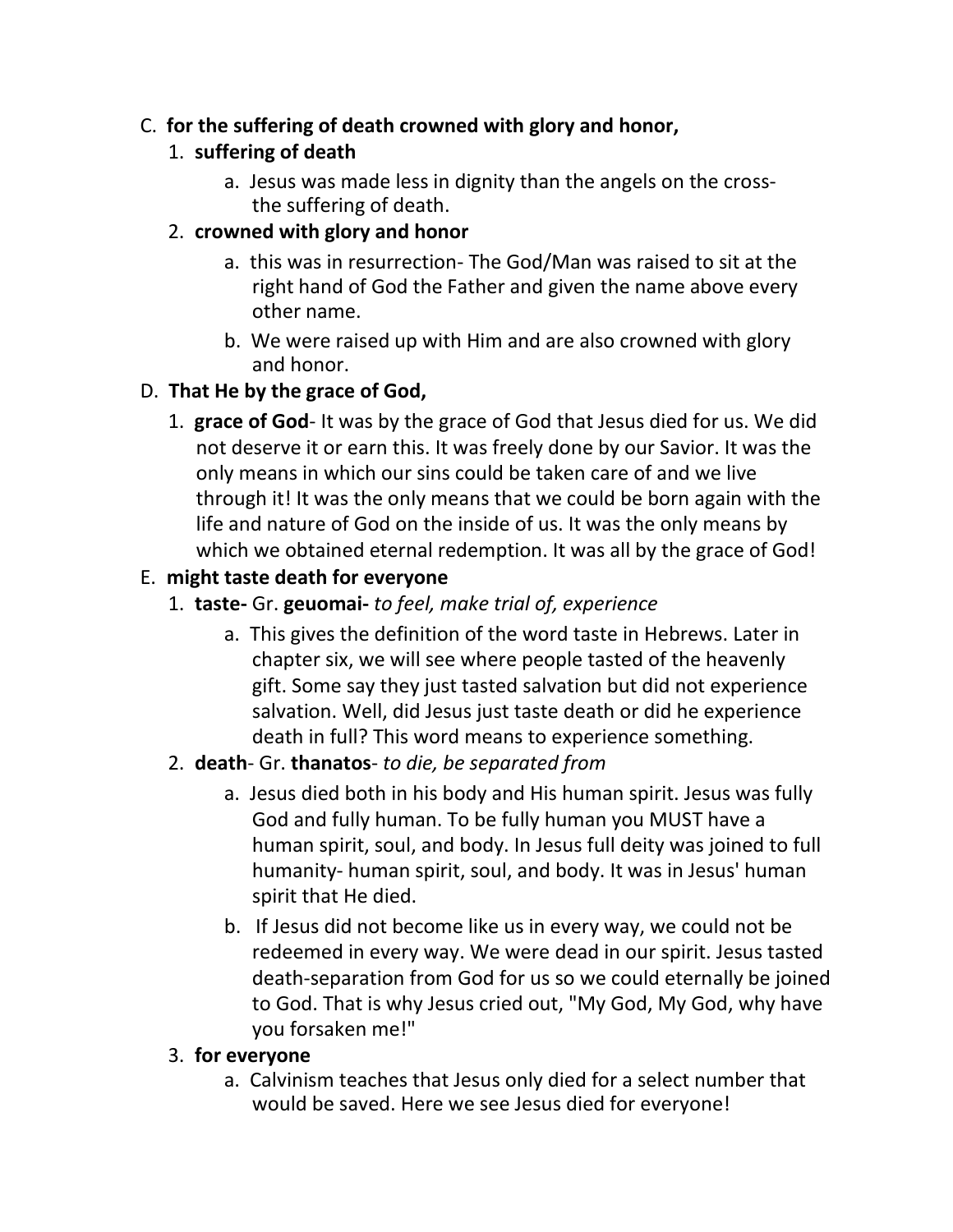- b. Universalism takes it too far and says that since Jesus died for everyone, then everyone is saved. No, you must believe upon Christ and accept what was done for you to be saved.
- 10. **For it was fitting for Him, for whom** *are* **all things and by whom** *are* **all things, in bringing many sons to glory, to make the captain of their salvation perfect through sufferings.**
	- A. **For it was fitting for Him,**
		- 1. **fitting-** Gr. **prepo** *to be becoming, seemly, fit*
	- B. **for whom are all things and by whom are all things,**
		- 1. **whom are all things** because of God are all things
		- 2. **by whom are all things** through God are all things
	- C. **in bringing many sons to glory,**
		- 1. **bringing** Gr. **ago** *to lead by the force and strength of another; to carry along, transport*
			- a. Religion teaches man to endeavor to arrive at glory by their own effort and virtue. Grace brings us to glory!
		- 2. **sons-** Gr. **huios-** *legal sons that have the right to the family name and resources*
		- 3. **glory** Gr. **doxa** *magnificence, excellence, preeminence, dignity, grace, splendor, brightness; a most glorious condition, most exalted state*
	- D. **to make the captain of their salvation perfect through sufferings**
		- 1. **captain** Gr. **archegos** *the chief leader, prince, one that takes the lead in anything and thus affords an example, a predecessor in a matter, pioneer; the author*
		- 2. **perfect** Gr. **teleioo** *to make perfect, complete; to carry through completely, to accomplish, finish, bring to an end*
			- a. This does not mean Jesus was not perfect at any point in his earthly life. It refers to Him being made complete in His role of Savior and Redeemer. Jesus had to take on our condition. He had to be tempted in all manner as men are. There is suffering that comes with temptations and trials. Heb. 2:18 He had to pass every test as a man in order to qualify to redeem us. All that Jesus went through in his earthly ministry and on the cross brought His mediatorial ministry to completion and accomplished salvation for us.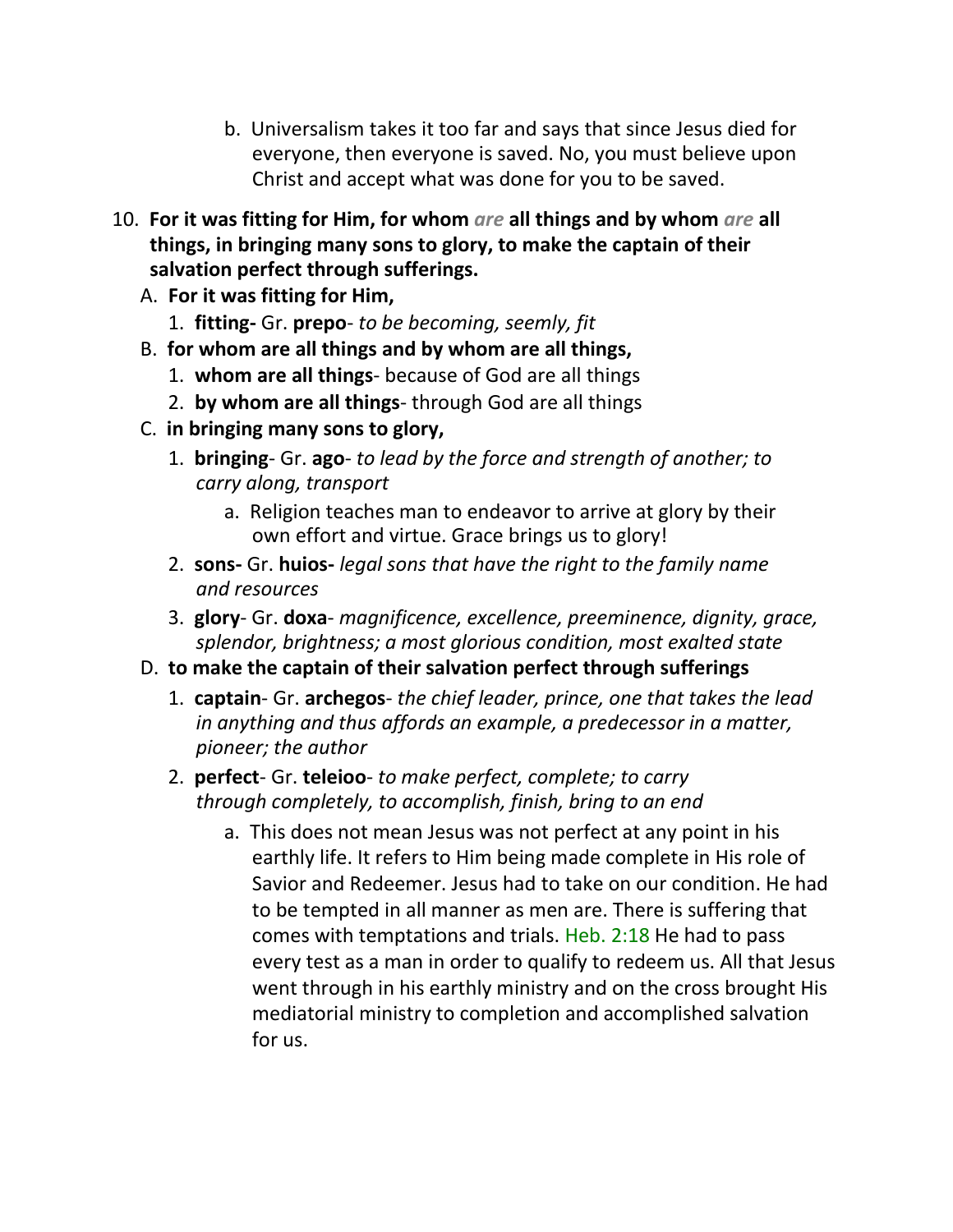#### 3. **sufferings**- Gr. **pathema**

- a. Jesus suffered being tempted in all points like we are. Heb. 4:15
- b. Jesus suffered for us on the cross bearing our judgment, wrath, and curse.
- 11. **For both He who sanctifies and those who are being sanctified** *are* **all of one, for which reason He is not ashamed to call them brethren,**
	- A. **For both He who sanctifies and those who are being sanctified are all of one,**
		- 1. **He who sanctifies and those who are being sanctified**
			- a. Jesus sanctifies those who have believed upon Him. Heb. 10:10, 14, 13:12, John 17:19
			- b. **sanctifies** Gr. **hagiazo** *sets apart*
			- c. **being sanctified** Once we are born again the process of sanctification starts to take place in our soul and actions. Our spirit is sanctified once and for all when we are born again. We need to be sanctified in our souls and actions. We are sanctified by believing the truth of the Word of God concerning Christ and our new identity in Him.
		- 2. **are all of one** Gr. **pas ek heis** *all out from one as a source*
			- a. Jesus is born of the Father. Believers are also born of the Father. We are one family because we share the same Father.
			- b. The word "all" does not refer to all of humanity. It refers to all that have been saved-born again.

# B. **for which reason He is not ashamed to call them brethren**

- 1. **ashamed** Gr. *to receive shame upon*
	- a. Jesus already bore all our shame on the cross, but even then, He despised, or thought lightly of the shame, because of the joy set before Him of us being redeemed, unto God and born again.
	- b. Those that have been born again are in the process of being sanctified. There are still many thoughts and actions that are shameful that Christians commit, but Jesus does not relate to us or see us in our flesh, but who we have become in our spirit. He sees us sanctified in our spirit, even though our soul and actions still might have a long way to go. Jesus sees us born again possessing the same righteous nature that He has. Therefore,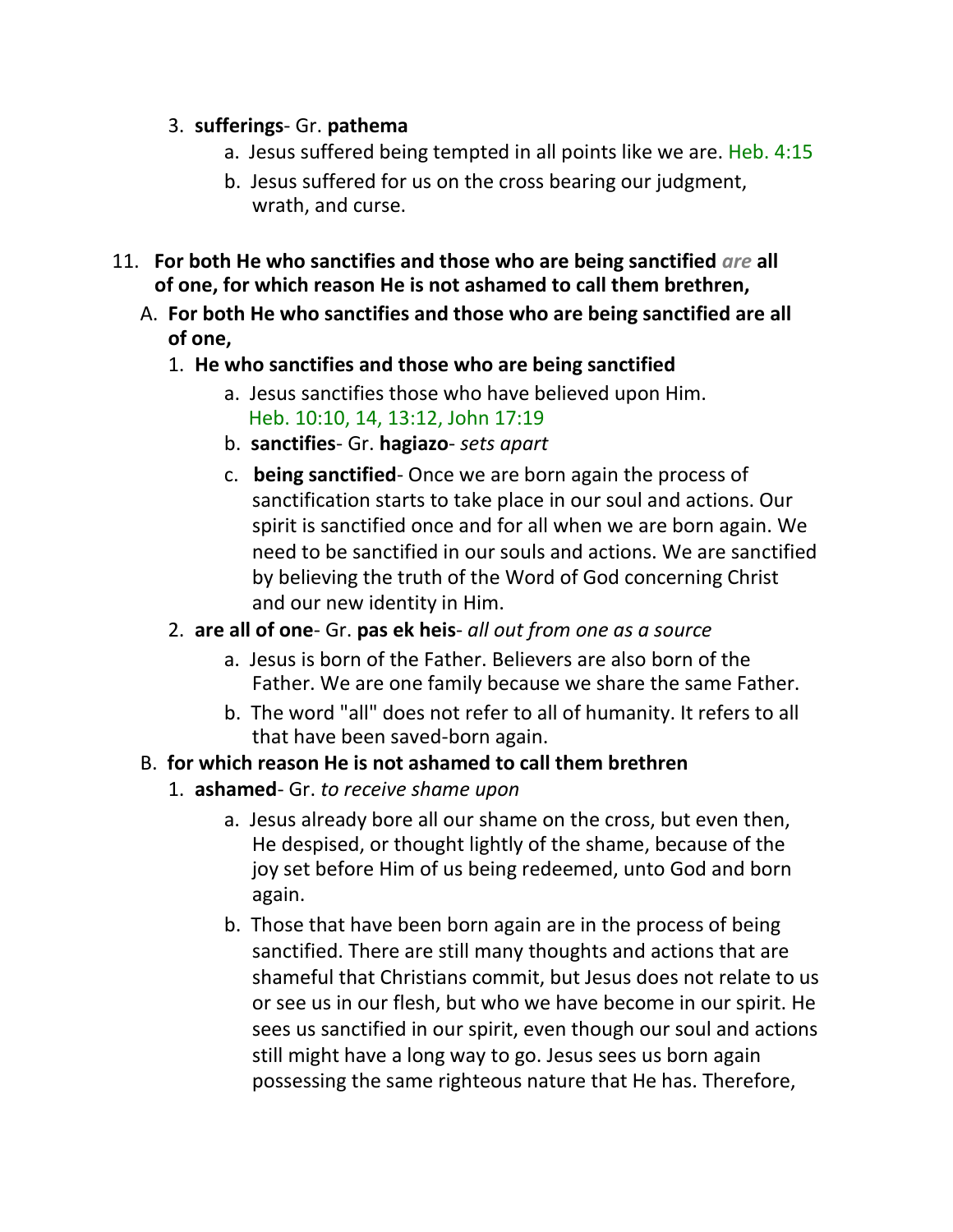He is not ashamed to call us brethren- ones born from the same source- God the Father.

- c. God the Father is not ashamed to call us His children, so Jesus is not ashamed to call us His brethren. Heb. 11:16
- 2. **call-** Gr. **kaleo** *present tense* Jesus is right now calling me and you His brethren. He never looks away from who we are in the Spirit! He sees us born again and children of God, and therefore His brethren!
- 3. **brethren** Gr. **adelphos** *sharing the same womb* a. John  $20:17$
- 12. **saying: "I WILL DECLARE YOUR NAME TO MY BRETHREN; IN THE MIDST OF THE ASSEMBLY I WILL SING PRAISE TO YOU."**

### A. **saying: "I will declare your name to my brethren,**

- 1. **declare** Gr. **epaggello** *to bring tidings (from a person or a thing) to proclaim, to make known openly, declare*
	- a. Jesus came announcing upon those who believe upon Him glad tidings. Ps. 22:22
- 2. **your name** Gr. '**onoma-** *the name is used for everything which the name covers, everything the thought or feeling of which is aroused in the mind by mentioning, hearing, remembering, the name, i.e. for one's rank, authority, interests, pleasure, command, excellences, deeds etc.*
	- a. Jesus came and declared God's name- His rank, authority, interests, pleasure, command, excellences, and deeds.
- 3. **my brethren**
	- a. Jesus called the disciples My brethren after He rose from the dead. John 20:17
- B. **in the midst of the assembly I will sing praise to you**
	- 1. **midst** Gr. **mesos** *middle*
	- 2. **assembly** Gr. **ekklesia** *the called out ones, church*
		- a. Ps. 40:10
	- 3. **sing praise** Gr. **humneo** *to sing the praise of, sing hymns to sing a hymn singing of paschal hymns these were Psalms 113 - 118 and 136, which the Jews called the "great Hallel"*
		- a. The night Jesus was betrayed He sang a hymn with His disciples. Matt. 26:30
		- b. Jesus likes hymns! Many of the old-time hymns are more scriptural and spiritual than a lot of our modern music.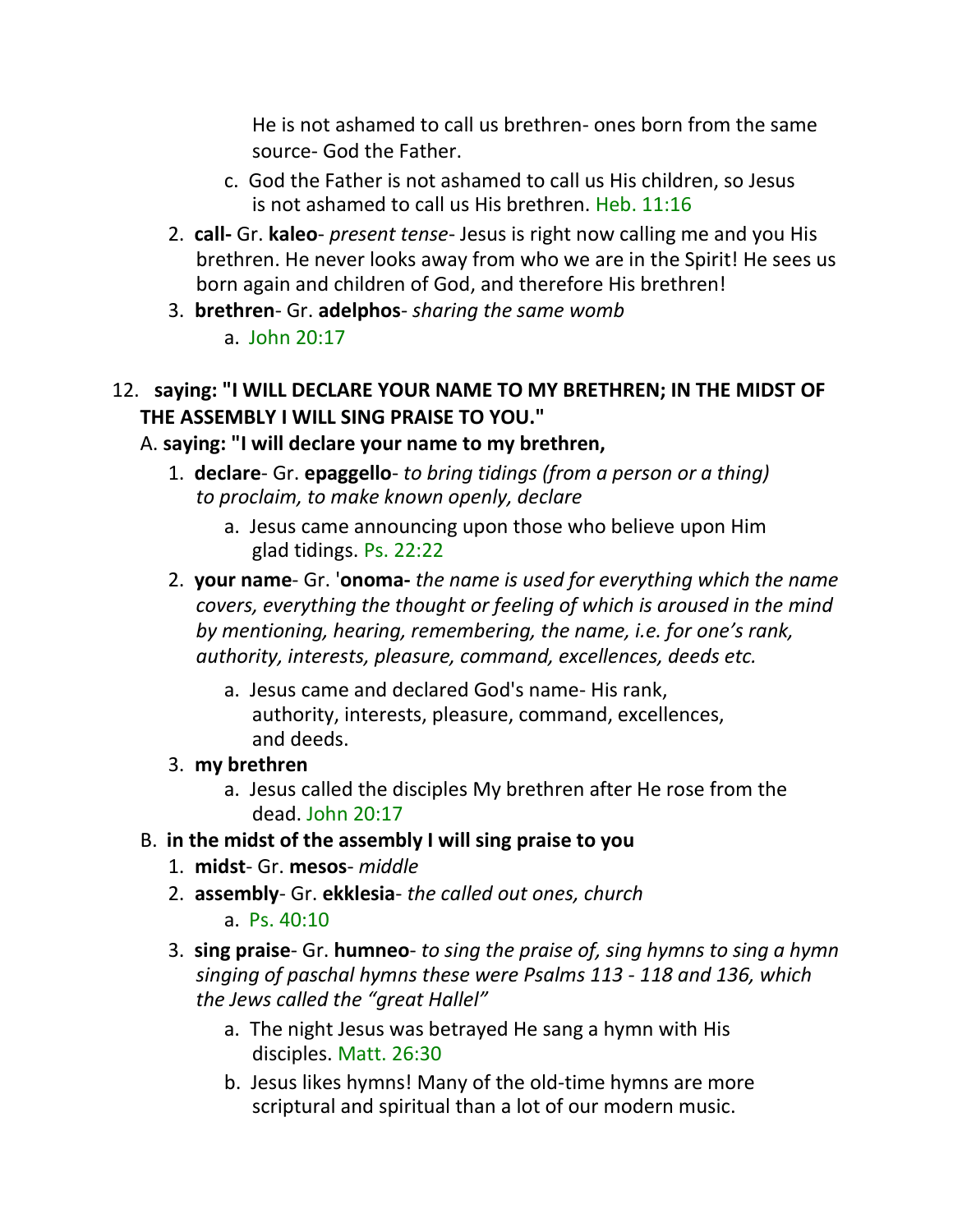- c. The hymns Jesus sings in the midst of His church probably are from the book of Psalms.
- d. It is wonderful to sing the scriptures. You cannot get more scriptural than that!

### 13. **And again: "I WILL PUT MY TRUST IN HIM." And again: "HERE AM I AND THE CHILDREN WHOM GOD HAS GIVEN ME."**

### A. **And again: I will put my trust in Him.**

1. **And again-** The writer of Hebrews is laying out a case scripture by scripture that God is completely connected and forever in relation to mankind through Jesus becoming a man.

### 2. **put my trust in Him**

a. Jesus never asks us to do something that He did not do as a man. Jesus always put His trust in the Father even when it looked foolish to do so, or when God was not apparently present to help Him, as when He was on the cross.

## B. **And again: Here am I and the children whom God has given me**

### 1. **Here am I**

a. Jesus has been forever united to humanity. When God looked to His Son to redeem mankind, He said, "Here am I!" In our deepest need and in response to our cry for help, He always says, "Here am I!"

#### 2. **and the children**

- a. **children** Gr. **paidion** *small child but older than an infant*
- b. These are the children of God the Father.

#### 3. **God has given me**

- a. God has given to Jesus all that believe upon Him. John 6:39, 10:29, 17:9, 17:11, 17:24
- b. God has given His children to Jesus for Him to care for as their elder brother.
- c. This is a quote from Is. 8:18. It goes on to say that these children are for signs and wonders. We are children that are to be and perform signs and wonders in the earth! We are signs and wonders to the world. We need to make sure we are not bad signs and not a cause for the world to wonder why Christians are such hypocrites! We are to be signposts that lead people to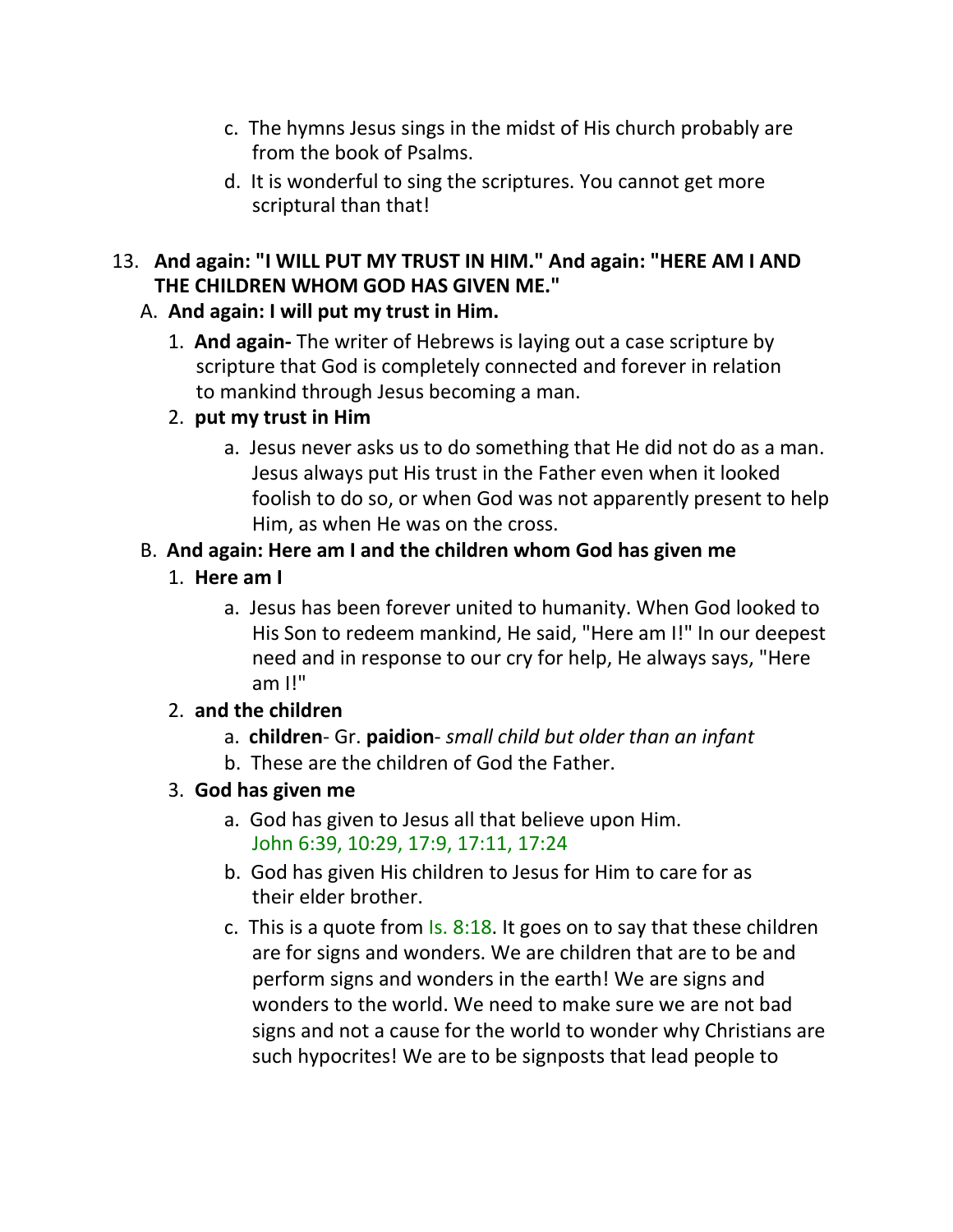Christ. We are to perform miracles and wonders in that wonderful and mighty name of Jesus!

- 14. **Inasmuch then as the children have partaken of flesh and blood, He Himself likewise shared in the same, that through death He might destroy him who had the power of death, that is, the devil,**
	- A. **Inasmuch then as the children have partaken of flesh and blood,**
		- 1. **partaken** Gr. **koinoneo** *to come into communion or fellowship with, to become a sharer, be made a partner*
		- 2. **flesh and blood**
			- a. The two components of physical humanity.
			- b. Jesus gave His body [flesh] and blood for us. 1 Cor. 10:16
			- c. When Jesus rose from the dead, He told Mary not to cling to Him because He had not yet ascended to the Father. John 20:17 Later He told the disciples to touch Him. He said He was flesh and bones. Luke 24:39 There was no mention of blood. He had taken His blood and cleansed the sanctuary of heaven and placed His blood on the Heavenly Mercy Seat. Heb. 9:23, Heb. 9:12, to be or become partaker. 12:24
	- B. **He Himself likewise shared in the same,**
		- 1. **shared** Gr. **metecho** *to take hold together*
		- 2. **in the same**
			- a. flesh and blood
			- b. Although Jesus died young, His life was more packed with human experience than any man that has lived! He experienced human experience to the full, victorious, and perfect.
	- C. **that through death He might destroy him who had the power of death,**
		- 1. **death** Gr. **thanatos-** *that separation (whether natural or violent) of the soul and the body by which the life on earth is ended*
			- a. The devil held mankind in death and bondage because of the debt of sin. The wages of sin is death. Satan held man in death due to sin because it was to satan's temptation that man sinned. Adam gave his authority over to satan. Jesus came and took man's death sentence and then was raised up out of death victorious. Sin has been put away by the sacrifice of Christ. Heb. 9:26 Jesus now has the keys [authority] of death and hell. Rev. 1:18 Therefore the devil has no more power or authority over those who believe.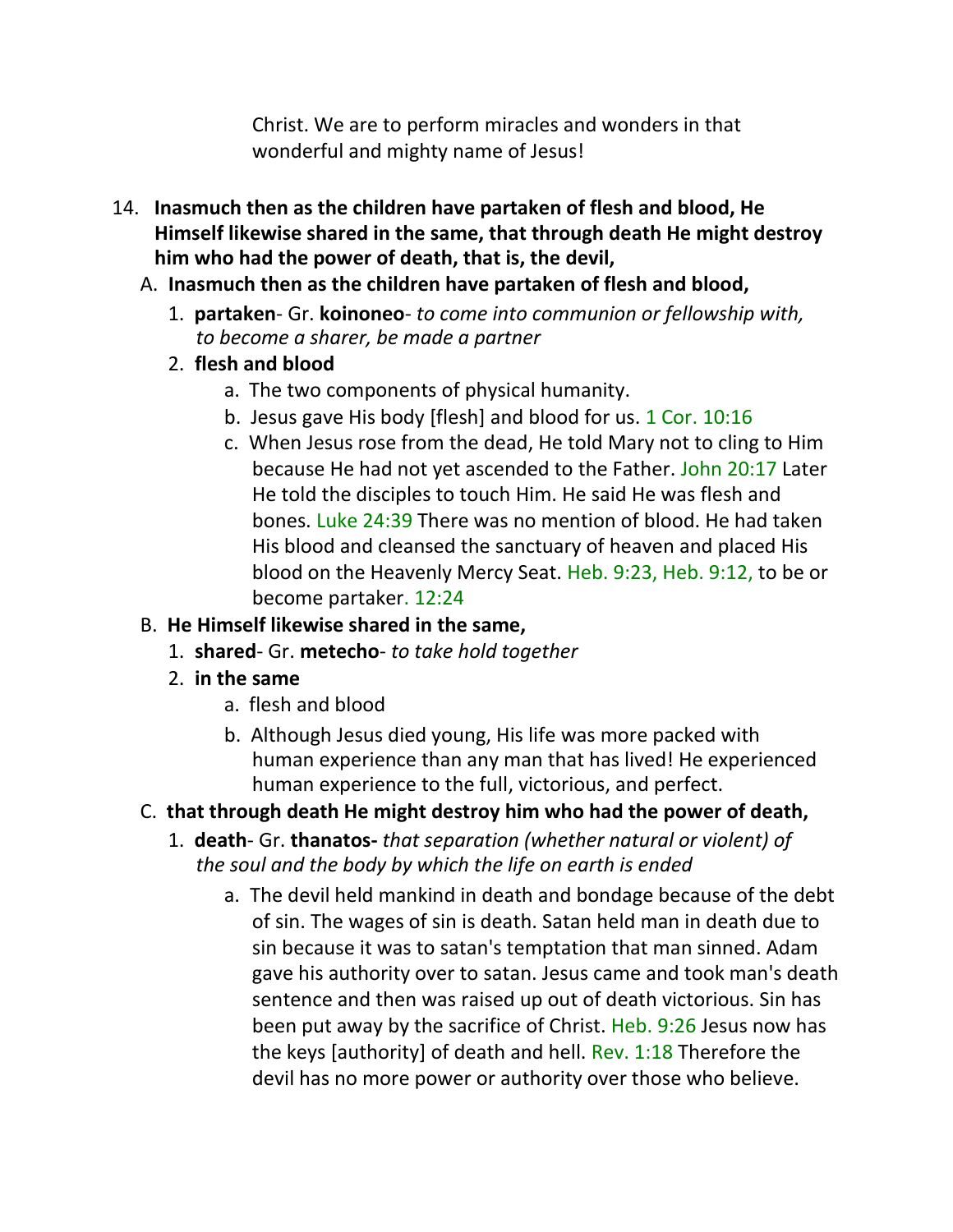1 Cor. 15:54-55, 2 Tim. 1:10 Those that do die and go to hell it was because they rejected the one who had the authority to save them from death and hell.

- 2. **destroy** Gr. **kartageo** *to render idle, unemployed, inactivate, inoperative to cause a person or thing to have no further efficiency*, *to deprive of force, influence, power*
- 3. **power-** Gr. **kratos** *force, strength, dominion*
- D. **that is, the devil**
	- 1. **devil** Gr. **diabolos** *prone to slander, slanderous, accusing falsely*
		- a. Jesus' death has destroyed the devil's ability to slander and accuse God's people because their sins have been paid for in full and justice has been fully satisfied!
		- b. Satan used the violated law to hold man in bondage. Man was originally held guilty because of Adam's breaking of God's law- "but of the tree of the knowledge of good and evil you shall not eat, for in the day that you eat of it you shall surely die."
		- c. Then man was proven guilty by the giving and breaking of the Mosaic Law. The Jews were guilty in breaking it, and the Gentiles were guilty by proxy- i.e. if the favored Jews failed to satisfy God's demands under the law, then the Gentiles had no hope of being satisfying God's demands without the law! Rom. 3:19
		- c. Jesus disarmed the enemy by becoming sin and dying and also satisfying the demands of the Law. Col. 2:14-15
- 15. **and release those who through fear of death were all their lifetime subject to bondage.**
	- A. **release** Gr. **apallaso** *to remove, release, to be removed, to depart; to set free, deliver*
	- B. **fear of death** Gr. **phobos thanatos**
		- 1. fear brings bondage. The mother of all fear is the fear of death. If we understand the finished work of Christ, then we will be delivered from the fear of death.
		- 2. People are having a fear of death because of impending punishment for sin. If we have a revelation of the complete and all-encompassing sacrifice of Christ for our sins, then we can be set free from the fear of death and punishment. 1 John 4:18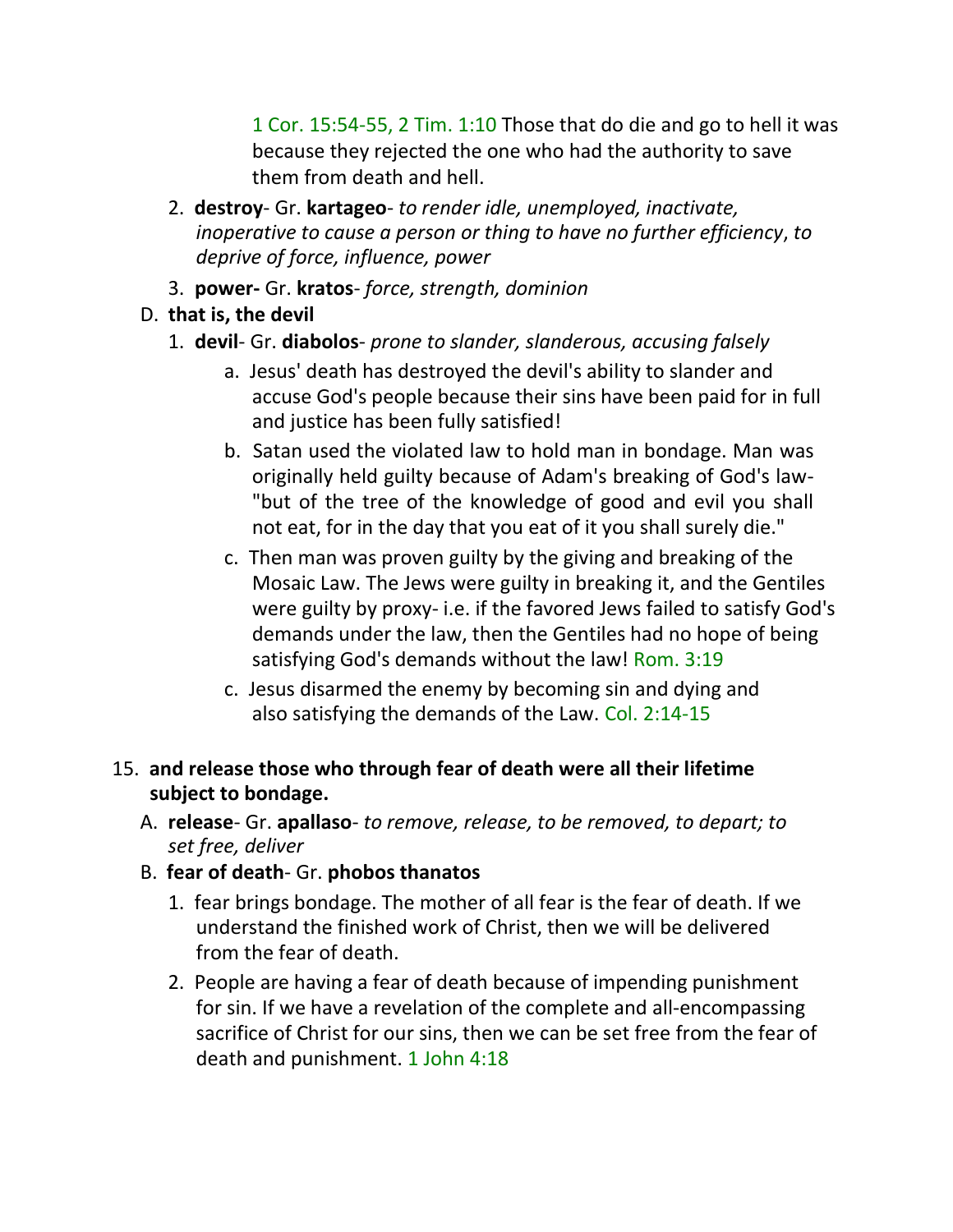- 3. Jesus became like us and took our punishment, so we could become like Him and partake of His glory!
- C. **lifetime** Gr. **zao** *to live, breathe, be among the living (not lifeless, not dead)*
- D. **subject** Gr. **enochos** *bound, under obligation, subject to, liable*
- E. **bondage** Gr. **douleia** *slavery*
	- 1. fear was the first thing Adam experienced after he sinned and was the fountainhead of all other bondage he would face.
	- 2. We are free from bondage and are now have the freedom and confidence of sonship. Rom. 8:15

### 16. **For indeed He does not give aid to angels, but He does give aid to the seed of Abraham.**

- A. For indeed He does not give aid to angels,
	- 1. **give aid** Gr. **epilambanomai** *to lay hold of or to seize upon anything with the hands, to take hold of, lay hold of*
		- a. This word means to grab onto firmly. In the OT Christ manifested Himself and took on different forms for an instant and then let go of it. At different times He would come as the Angel of the Lord but let it that go.
		- b. Jesus came to redeem man. There is no redemption for angels. Jesus could redeem man because mankind is a race. Angels are not a race. They are individual creations that are not connected on each other. They were not born out of two original angels. They were created individually. Jesus could come and die for man because He was connected to the human race by being born of a human woman. He could legally stand for all humanity and take all of humanity in Himself and die because He was connected to them all. He could not do this for angels. He would have to die myriads of times for the many angels individually.

# B. **but He does give aid to the seed of Abraham**

- 1. **give aid epilambanomai** *to lay hold of or to seize upon anything with the hands, to take hold of, lay hold of*
	- a. However, Jesus came and took on the form of the Seed of Abraham. He took hold of this form permanently. He did not let go like in the OT.
	- b. Jesus was the fulfillment of God's promise to Abraham that through His Seed all the nations would be blessed.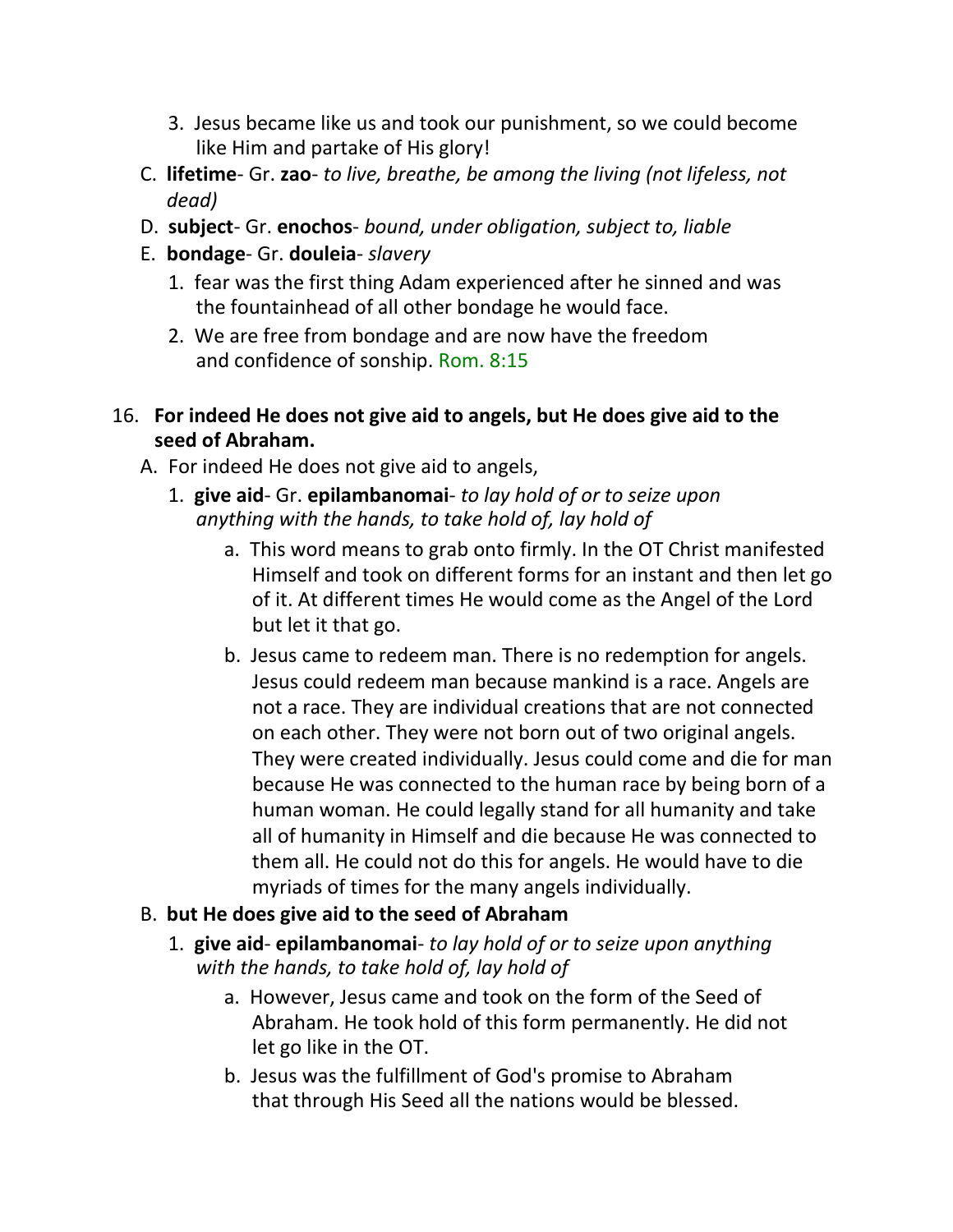- 17. **Therefore, in all things He had to be made like** *His* **brethren, that He might be a merciful and faithful High Priest in things** *pertaining* **to God, to make propitiation for the sins of the people.**
	- A. **Therefore,**
		- 1. Therefore, in order to take on the Seed of Abraham and to help mankind, He had to be made just like us. He had to be born of a woman. He had to be given a human spirit, soul, and body to be just like us. The Second Member of the Godhead became fully human. That is the mystery of the incarnation.

## B. **in all things He had to be made like His brethren,**

1. **all things**

Christ emptied Himself of the right to manifest all His attributes of Deity. He operated fully as a man anointed by the Holy Spirit.

- 2. **made like-** Gr. **homoioo** *to be made like, comparable to*
- 3. **brethren**
	- a. Here brethren are all mankind and not just the Jews.
- C. **that He might be a merciful and faithful High Priest in things pertaining to God,**
	- 1. **merciful** Gr. **eleemon** *compassionate*
		- a. You tend to have more mercy when you have gone through the same things. Jesus went through the human experience fully and thus could have mercy on us.
		- b. This is one of the reasons that a novice should not be put into leadership in the church. You need to have gone through some stuff, which will make you more merciful to other's failings.
	- 2. **faithful** Gr. **pistos** *reliable, trustworthy*
		- a. One of the main tests for leadership is faithfulness. Jesus was found utterly faithful throughout His life and ministry. We can trust Him to be reliable and trustworthy in His present ministry as High Priest, for us, at the Father's right hand.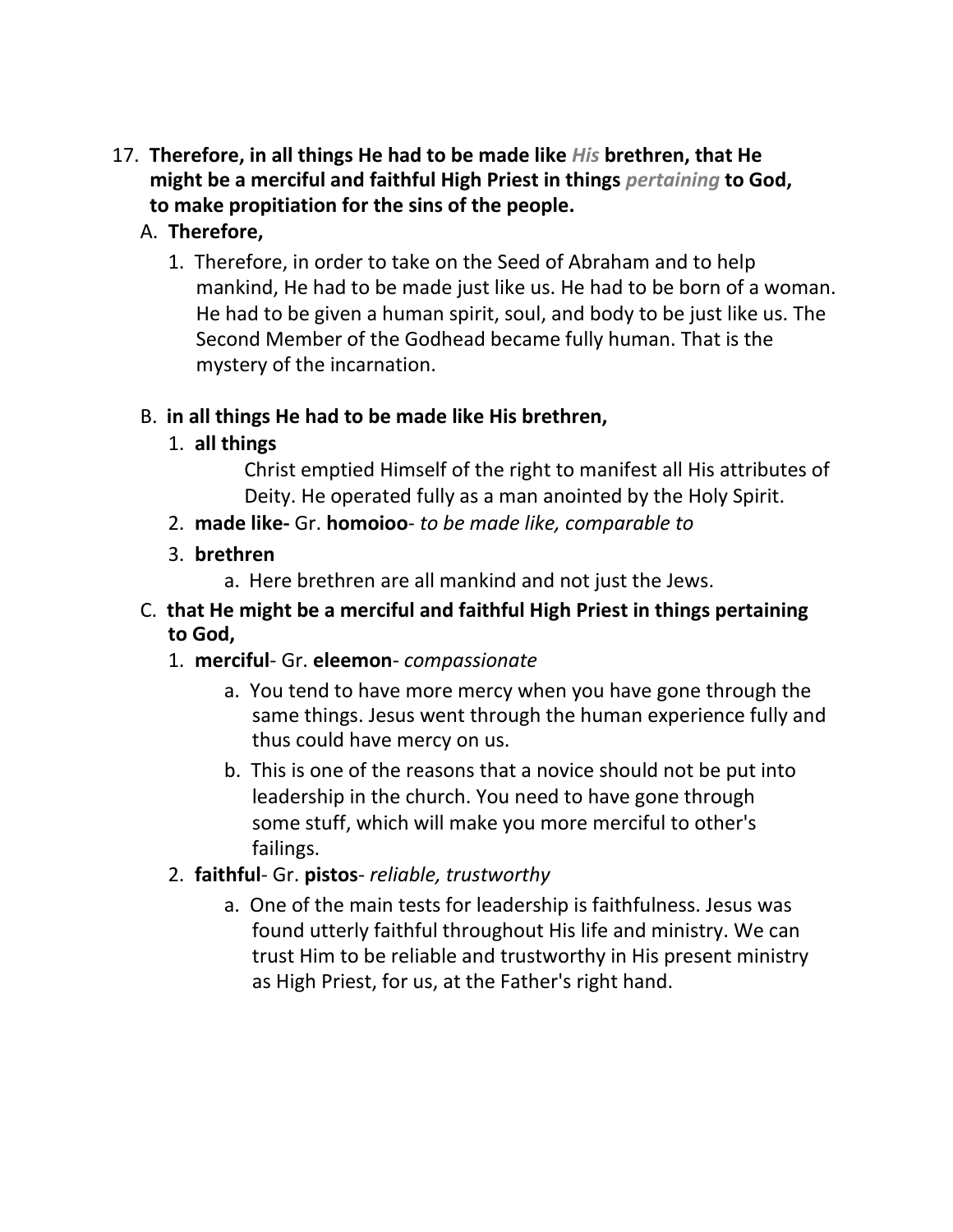- 3. **High Priest** Gr. **archiereus** *chief priest; He above all others was honored with the title of priest, the chief of priests.*
	- a. Jesus was not a high priest after the order of Aaron. He could not be because He was not from the tribe of Levi. Jesus was a high priest after the order of Melchilezedic. Jesus was a King-Priest. Melchilezedic ministered to the Gentiles and Jews- over Jebus [a Gentile city] at the time and to Abraham, a Jew. Jesus is not just a high priest over Jews, but over all of mankind.
	- b. One must come to Christ first as their sacrifice and then they have access to Christ as their high priest. You cannot come to Christ as your high priest unless you first accept Him as your sacrifice for sins.
- 4. **pertaining to God** Gr. **pros God** *towards God*
	- a. A high priest ministry was God-ward. The King ministry was man-ward. Jesus serves as our Priest-King.
- D. **to make propitiation for the sins of the people**
	- 1. **propitiation** Gr. **hilaskomai** *to become propitious, be placated or appeased; to expiate, make propitiation for; to satisfy the demands of justice; to turn away wrath from*
	- 2. **sins** Gr. **hamartia** *to miss the mark*
	- 3. **of the people-** Gr. **laos** *the covenant people*
		- a. Jesus was the propitiation for the sins of the whole world, but only those who believe and are in covenant with God are reconciled to God through the propitiation.

## 18. **For in that He Himself has suffered, being tempted, He is able to aid those who are tempted.**

- A. **For in that He Himself has suffered,**
	- 1. **suffered** Gr. **pascho** *to be affected or have been affected, to feel, have a sensible experience, to undergo*
- B. **being tempted,**
	- 1. **tempted** Gr. **peirazo** *to test to find weakness or a breaking point*
		- a. It is not a pleasant experience to be tested to the point of breaking. It causes suffering.
		- b. God never tests us to break us. This Greek word is always used of the temptations from satan and from people.